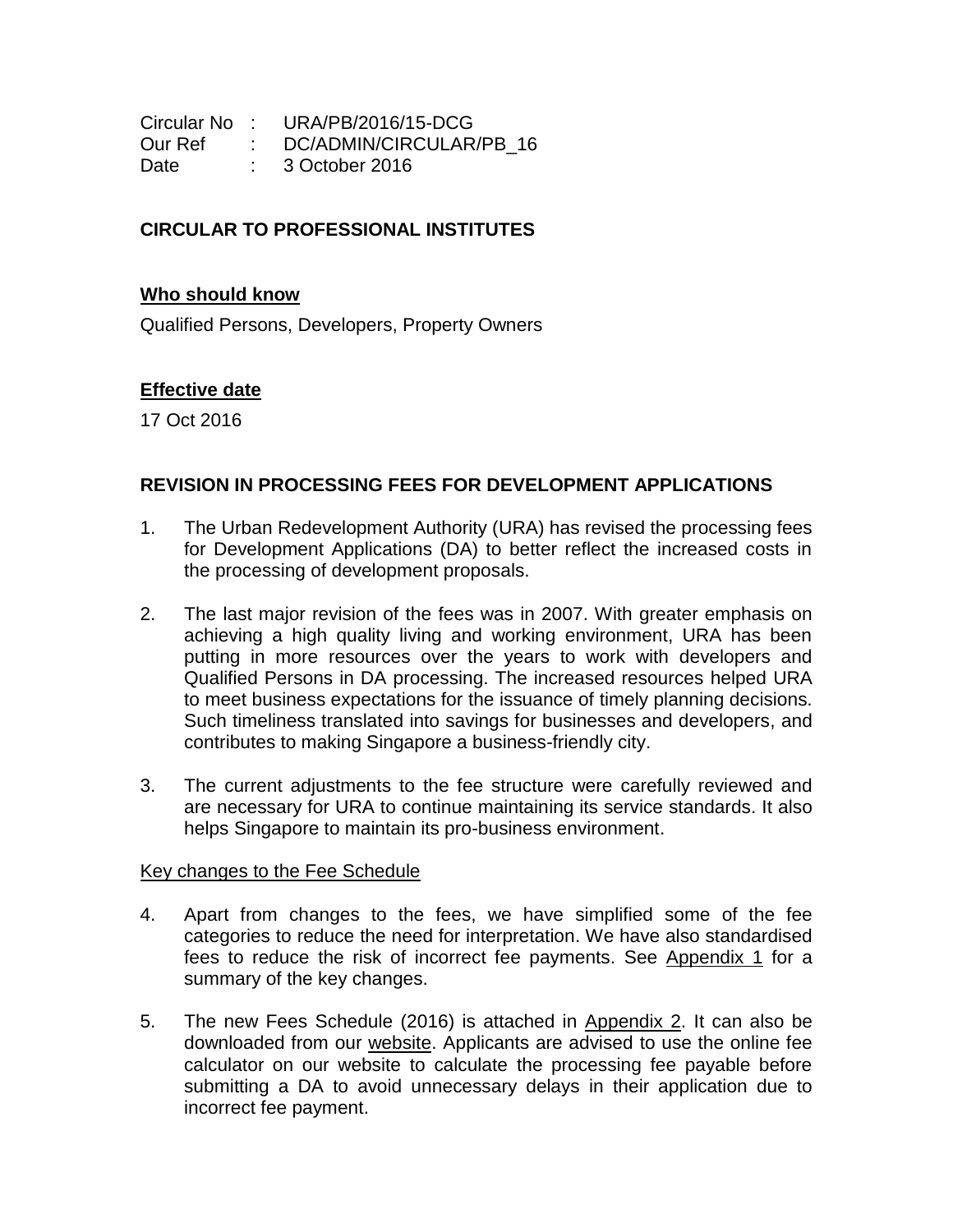## Implementation

- 6. The revised Fees Schedule will take effect on 17 October 2016 and it will apply to new applications and resubmissions that are submitted after the effective date.
- 7. For applications with a valid Provisional Permission (PP) granted before 17 October 2016, a grace period up to 31 December 2016 is given. During this grace period, any resubmission that is subject to fee payment will be charged based on the lower of the current or new resubmission fee. For resubmissions made after the grace period, the new resubmission fees shall apply.
- 8. I would appreciate it if you could convey the contents of this circular to the relevant members of your organisation. If you or your members have any queries concerning this circular, please [Email](https://www.ura.gov.sg/feedbackWeb/contactus_feedback.jsp) us. For your information, past circulars and guidelines are available at our website [http://www.ura.gov.sg.](http://www.ura.gov.sg/)

Thank you.

HAN YONG HOE GROUP DIRECTOR (DEVELOPMENT CONTROL) for CHIEF EXECUTIVE OFFICER URBAN REDEVELOPMENT AUTHORITY

*Subscribe t[o URA's mailing list](https://www.ura.gov.sg/Corporate/Subscription) to get the latest updates on current and future plans and developments around Singapore*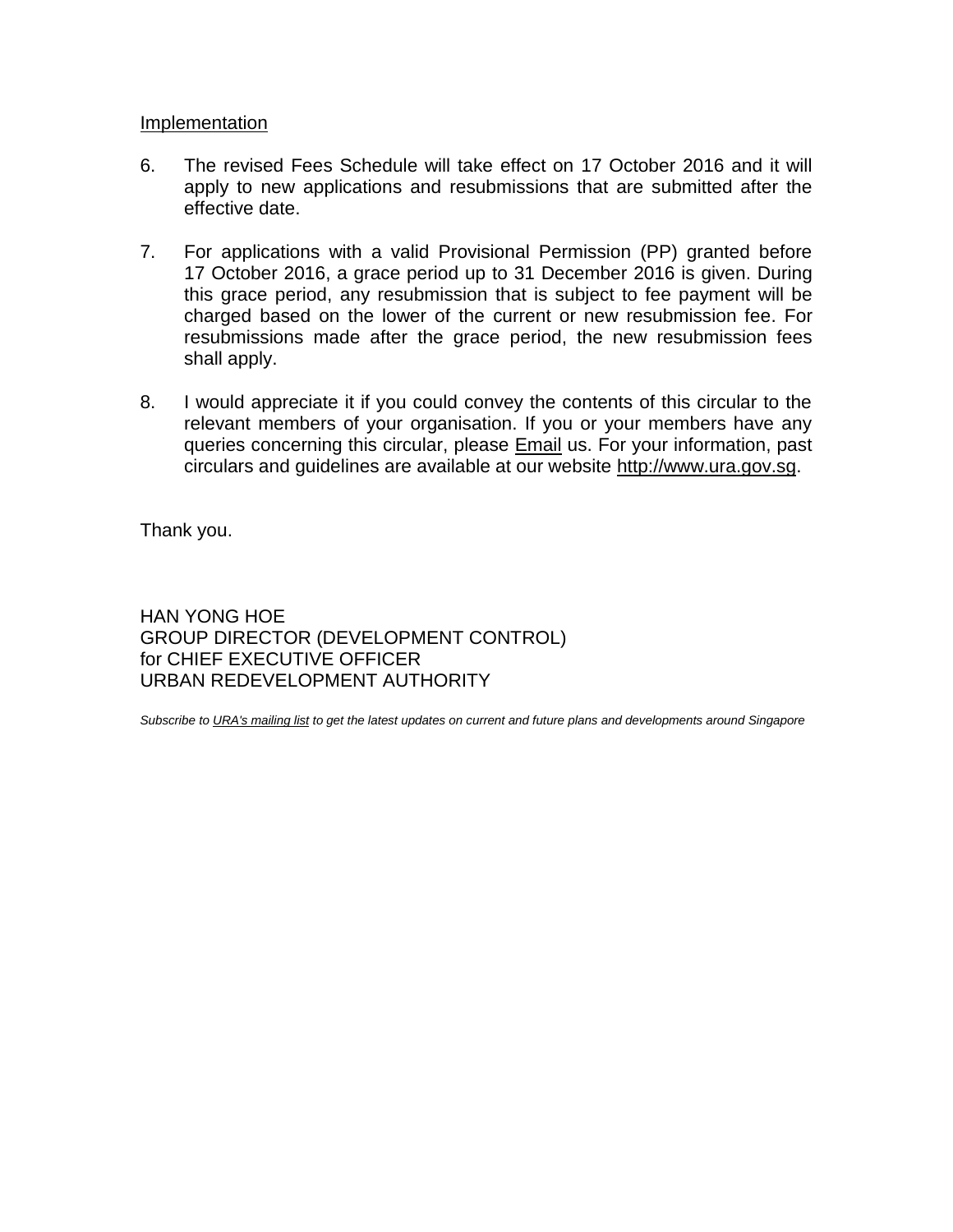# **Appendix 1**

# <span id="page-2-0"></span>**Key changes to Fee Schedule**

| <b>Description</b>                                                                                                                                                                                                             | <b>Fee Schedule Item</b>           |
|--------------------------------------------------------------------------------------------------------------------------------------------------------------------------------------------------------------------------------|------------------------------------|
| Simplification of fee structure / computation                                                                                                                                                                                  |                                    |
| The "Open Extensive Area" category has been deleted.                                                                                                                                                                           | Refer to Item 1.1                  |
| The Broad Land Use Groups for "Land Intensive Developments" have<br>been merged as follows:<br>- Use Group A - for Commercial, Residential, Hotel uses<br>- Use Group B - for Industrial, Institutional, Utility uses          | Refer to Item 1.2<br>and Table III |
| The second tier fee rate for GFA beyond 10,000m <sup>2</sup> is removed.                                                                                                                                                       |                                    |
| The following developments are re-classified from Table II to "Land<br>Intensive Developments" under Use Group B<br>- School, Junior College, Polytechnic, University, ITE Campus<br>- Columbarium<br>- Airport Terminals      |                                    |
| The fee rate for Additions & Alterations (A&A) and Amendment to<br>Approved Plans applications is standardized into a single rate.                                                                                             | Refer to Item 2.2                  |
| The fee category for A&A to "Single unit of terraced industrial / warehouse<br>or shophouse" is subsumed under Item 2.2.                                                                                                       |                                    |
| The fees for Additions & Alterations and Amendment to Approved Plans<br>for conserved building within historic conservation areas are standardized.                                                                            | Refer to Item 3                    |
| The fees for Change of Use applications and applications for Renewal of<br>Temporary Permission (TP) are standardized.                                                                                                         | Refer to Items 4 &<br>11.2         |
| <b>Resubmission fees</b>                                                                                                                                                                                                       |                                    |
| The 2nd and subsequent resubmission for any application will be charged<br>based on 50% of the fees paid at the new submission stage.                                                                                          | Refer to Item 9                    |
| Other fee changes                                                                                                                                                                                                              |                                    |
| Fee payable for minor A&A works to condominium / flat strata units such<br>as erection of covers over Private Enclosed Spaces (PES) and roof<br>terraces, is a flat fee of \$642 per unit.                                     | Refer to Item 2.5                  |
| Fees for applications for land subdivision and strata subdivision of building<br>will be computed separately.                                                                                                                  | Refer to item 5                    |
| Retention fee will be payable in addition to the processing fee for<br>proposals to retain unauthorised use and/or structures that have started or<br>constructed without prior planning permission.                           | Refer to Item 10                   |
| Applications for extension of validity for Provisional Permissions (PP) and<br>Written Permissions (WP) will be charged incremental fees for the 3rd and<br>subsequent applications based on the number of extensions granted. | Refer to Item 11.1                 |
| Fee item removed                                                                                                                                                                                                               |                                    |
| The current "Premium Service for erection of signage within a<br>conservation area" will be removed as the service has been terminated.                                                                                        |                                    |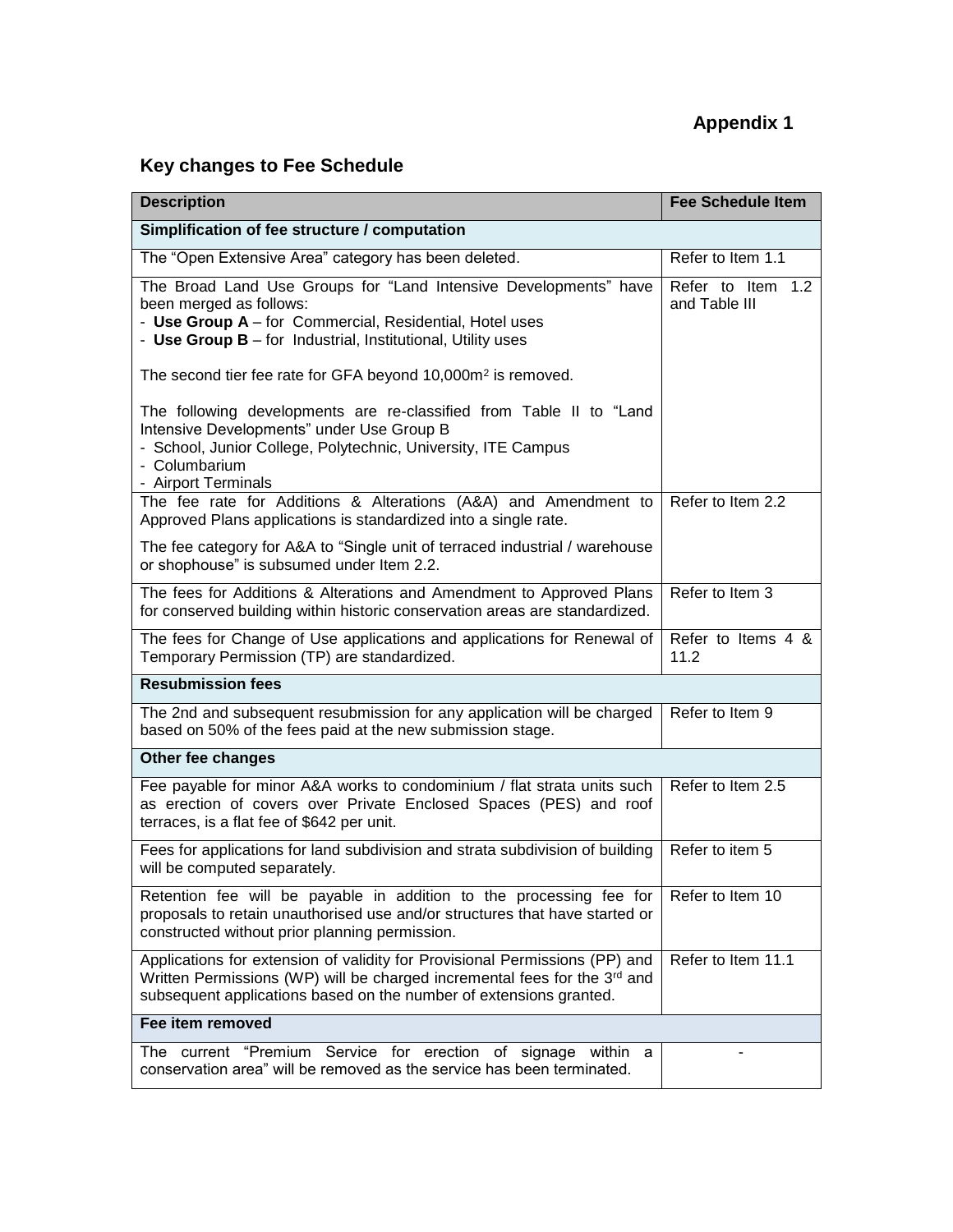### **TABLE I – FEES FOR DEVELOPMENT APPLICATIONS**

*(To be read in conjunction with Notes to Table I)*

<span id="page-3-0"></span>

| No.            | <b>TYPE OF DEVELOMPENT APPLICATION</b>                                                                                                                                                | FEE <sup>1</sup>                                          |
|----------------|---------------------------------------------------------------------------------------------------------------------------------------------------------------------------------------|-----------------------------------------------------------|
|                | <b>NEW ERECTION<sup>2</sup> (including Outline Application)</b>                                                                                                                       |                                                           |
|                | 1.1. Land extensive developments as listed in Table II                                                                                                                                |                                                           |
|                | First 1,000m <sup>2</sup> of development site area<br>a.<br>Subsequent 1,000m <sup>2</sup> of development site area or part thereof<br>b.<br>$$$ per additional 1,000m <sup>2</sup> ) | \$3,745<br>\$107                                          |
|                | 1.2 Land intensive developments as grouped in Table III                                                                                                                               |                                                           |
|                | First 1,000m <sup>2</sup> of Gross Floor Area (GFA)<br>a.<br>b. Rates / $100m^2$ (beyond $1,000m^2$ of GFA)<br>Group A<br>Group B                                                     | \$3,745<br>\$214<br>\$107                                 |
|                | 1.3 Landed Housing (for each landed dwelling house)                                                                                                                                   |                                                           |
|                | <b>GCBA</b><br>$a_{-}$<br>Non-GCBA<br>$b_{-}$                                                                                                                                         | \$8,560<br>\$6,420                                        |
|                | 1.4 Erection of free standing structure involving GFA < 120 m <sup>2</sup> (including ORA)<br>(Every 30m <sup>2</sup> of GFA, or part thereof)                                        | \$642 per 30m <sup>2</sup><br>(up to 120 m <sup>2</sup> ) |
| 2 <sup>1</sup> | ADDITIONS & ALTERATIONS <sup>2</sup> (including Outline Application)<br>AMENDMENTS TO APPROVED PLANS <sup>2</sup> (NEW ERECTION, ADDITIONS & ALTERATIONS)                             |                                                           |
|                | 2.1 Land extensive development charged under 1.1                                                                                                                                      | \$5,136                                                   |
|                | For A&A applications involving erection/extension of a new building, fees will be charged based on the<br>GFA of the new building and use group under item 1.2.                       | Refer to item 1.2                                         |
|                | 2.2 Land Intensive development charged under 1.2                                                                                                                                      | $$3,745 + $642$ per affected storey <sup>3</sup>          |

<sup>1</sup> All fees are inclusive of 7% GST

<sup>&</sup>lt;sup>2</sup> Please refer to item 1a and 2b of the Notes to Table I on page 4 for proposals which may require GFA verification of plans.

<sup>&</sup>lt;sup>3</sup> The roof, an attic, a mezzanine floor and a basement floor are each considered a storey. Typical storey plan will be counted as one storey. All ancillary facilities within a development excluding separate car park buildings, are considered to be a building having a number of storeys equivalent to that of any ancillary facility with the highest number of storeys in the development.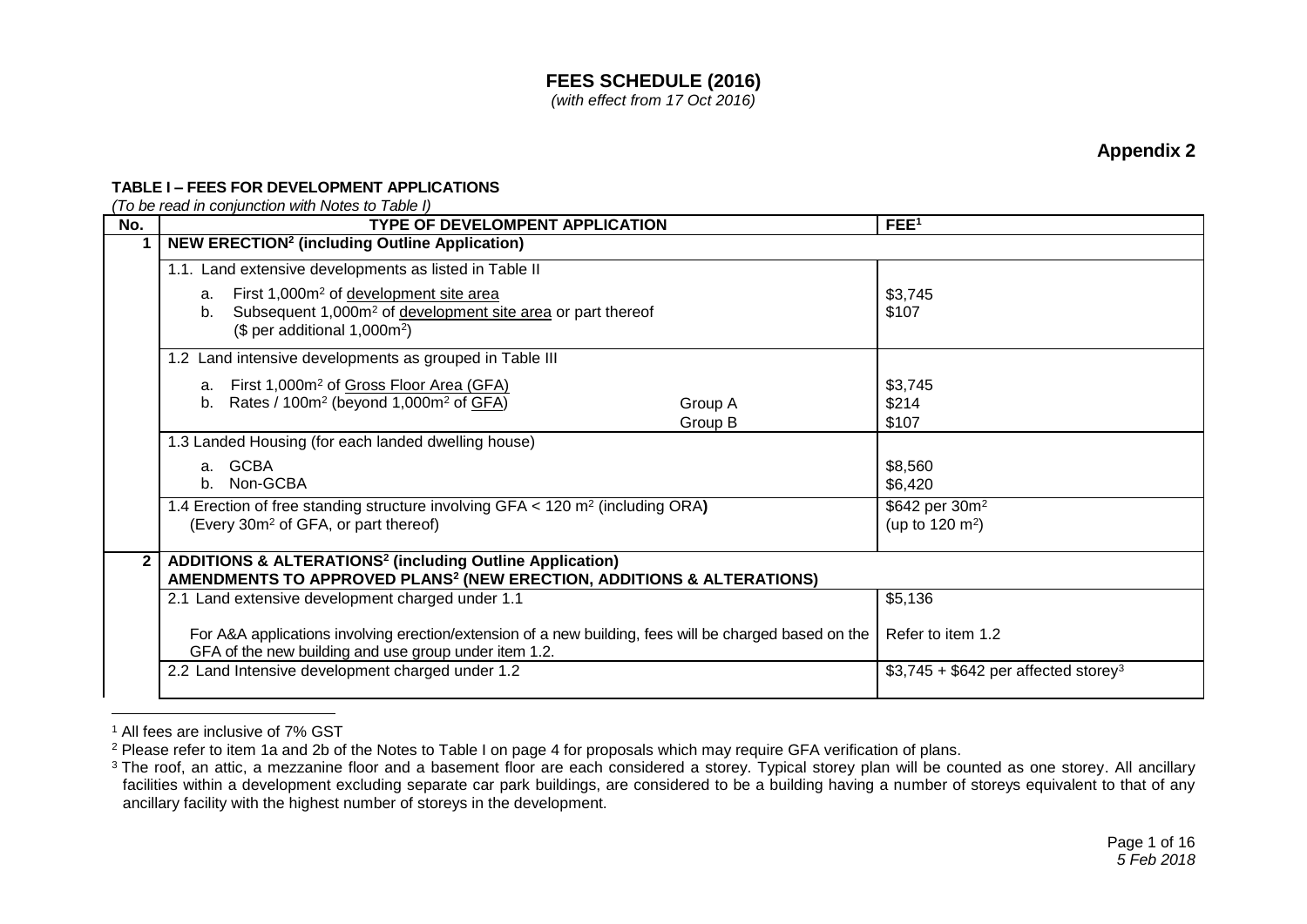| No. |                                                               | <b>TYPE OF DEVELOMPENT APPLICATION</b>                                                          | FEE <sup>1</sup>                                                                                                 |
|-----|---------------------------------------------------------------|-------------------------------------------------------------------------------------------------|------------------------------------------------------------------------------------------------------------------|
|     | on the GFA of the new building and use group under item 1.2.  | For A&A applications involving erection/extension of a new building, fees will be charged based | Refer to item 1.2                                                                                                |
|     | unit of strata landed house                                   | 2.3 Landed housing development charged under 1.3 (both GCBA or non-GCBA)<br>or 1                | \$3,210                                                                                                          |
|     |                                                               | 2.4 Free standing structure involving GFA <120m <sup>2</sup> (including ORA) charged under 1.4  | \$642                                                                                                            |
|     | (e.g. covering of open roof terrace, private enclosed space)  | 2.5 Minor Additions & Alterations to residential strata-units in condominiums or flats          | \$642 per unit                                                                                                   |
| 3   |                                                               | <b>CONSERVED BUILDING WITHIN HISTORIC CONSERVATION AREAS4</b>                                   |                                                                                                                  |
|     |                                                               | Additions & Alterations within conserved building and Amendment to Approved plans               |                                                                                                                  |
|     | 3.1. Works include Category 1<br>works proposed for at least  | i. Works on only 1 conserved building                                                           | \$3,745                                                                                                          |
|     | one conserved building                                        | ii. Works on only 2 conserved building                                                          | \$6,955                                                                                                          |
|     |                                                               | iii. Works on more than 2 conserved buildings                                                   | \$6,955 plus \$2,675 per conserved building<br>for the 3rd and each subsequent conserved<br>building             |
|     | 3.2. Works include Category 2<br>Works proposed for at least  | i. Works on only 1 conserved building                                                           | \$2,140                                                                                                          |
|     | one conserved building (and<br>works do not include           | ii. Works on only 2 conserved buildings                                                         | \$3,745                                                                                                          |
|     | Category 1 works)                                             | iii. Works on more than 2 conserved buildings                                                   | \$3,745 plus \$1,070 per conserved building<br>for the 3 <sup>rd</sup> and each subsequent conserved<br>building |
|     | 3.3. Works proposed for at least<br>one conserved strata unit | i. Works on only 1 conserved strata unit                                                        | \$2,140                                                                                                          |
|     |                                                               | ii. Works on only 2 conserved strata units                                                      | \$3,745                                                                                                          |

 $\overline{a}$ <sup>4</sup> Historic conservation areas include: Boat Quay, Chinatown, Kampong Glam, Little India, Blair Plain, Cairnhill, Emerald Hill as shown in Annex 1 of the Fee Schedule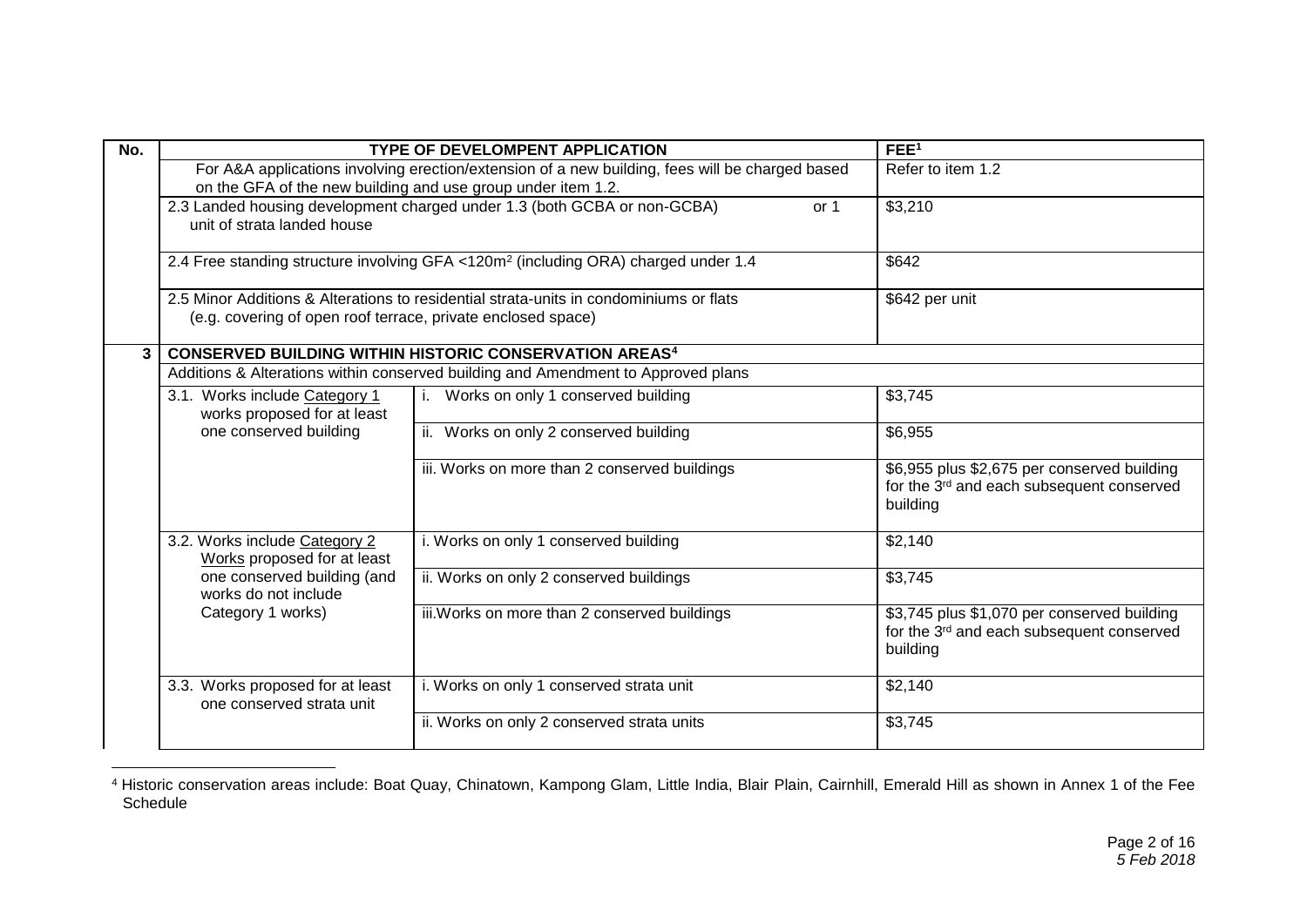| No. | <b>TYPE OF DEVELOMPENT APPLICATION</b>                                                                                                                                                                                                                                                                                                          |                                                                                  | FEE <sup>1</sup>                                                                                                       |
|-----|-------------------------------------------------------------------------------------------------------------------------------------------------------------------------------------------------------------------------------------------------------------------------------------------------------------------------------------------------|----------------------------------------------------------------------------------|------------------------------------------------------------------------------------------------------------------------|
|     | iii. Works on more than 2 conserved strata units                                                                                                                                                                                                                                                                                                |                                                                                  | \$3,745 plus \$1,070 per conserved strata unit<br>for the 3 <sup>rd</sup> and each subsequent conserved<br>strata unit |
| 4   | <b>CHANGE OF USE</b><br>Change of use of land and building, and<br>Renewal of Temporary Permission to continue an approved use                                                                                                                                                                                                                  |                                                                                  | \$535                                                                                                                  |
| 5   | <b>SUBDIVISION</b><br>Subdivision of land, building or land & building and<br>Amendments to Approved plans                                                                                                                                                                                                                                      | Subdivision of land<br>Subdivision of building<br>Subdivision of land & building | \$1,605<br>\$2,140<br>\$3,745                                                                                          |
| 6   | <b>DEMOLITION</b>                                                                                                                                                                                                                                                                                                                               |                                                                                  | \$160.50                                                                                                               |
|     | <b>EARTHWORKS</b>                                                                                                                                                                                                                                                                                                                               |                                                                                  | \$2,140                                                                                                                |
| 8   | Developments or conservation works not classified under Items $(1) - (7)$                                                                                                                                                                                                                                                                       |                                                                                  | \$3,210                                                                                                                |
| 9   | <b>RESUBMISSIONS</b><br>For development applications under items (1) – (8), fees will be payable for the $2^{nd}$ and subsequent<br>50% of processing fee of the new<br>resubmissions if planning conditions stipulated in the preceding planning decision are not fully complied<br>application.<br>with (without an approved waiver request). |                                                                                  |                                                                                                                        |
| 10  | <b>RETENTION OF UNAUTHORISED STRUCTURES / USE</b><br>For retention of unauthorised structures / use under Items $(1)$ - $(8)$ , an additional fee component is<br>payable in addition to the processing fee for the respective items.                                                                                                           | \$2,675 (Additional fee component)                                               |                                                                                                                        |
| 11  | <b>EXTENSION OF PERMISSIONS</b>                                                                                                                                                                                                                                                                                                                 |                                                                                  |                                                                                                                        |
|     | 11.1 Extension of validity period for Outline Permission <sup>5</sup> , Provision Permission, Written Permission,<br><b>Conservation Permission</b>                                                                                                                                                                                             |                                                                                  | 1st & 2nd extensions: \$535<br>3rd and subsequent extensions:<br>+ \$1,070 fee increase per subsequent<br>extension    |

<sup>5</sup> Only one extension is allowed for validity of Outline Permissions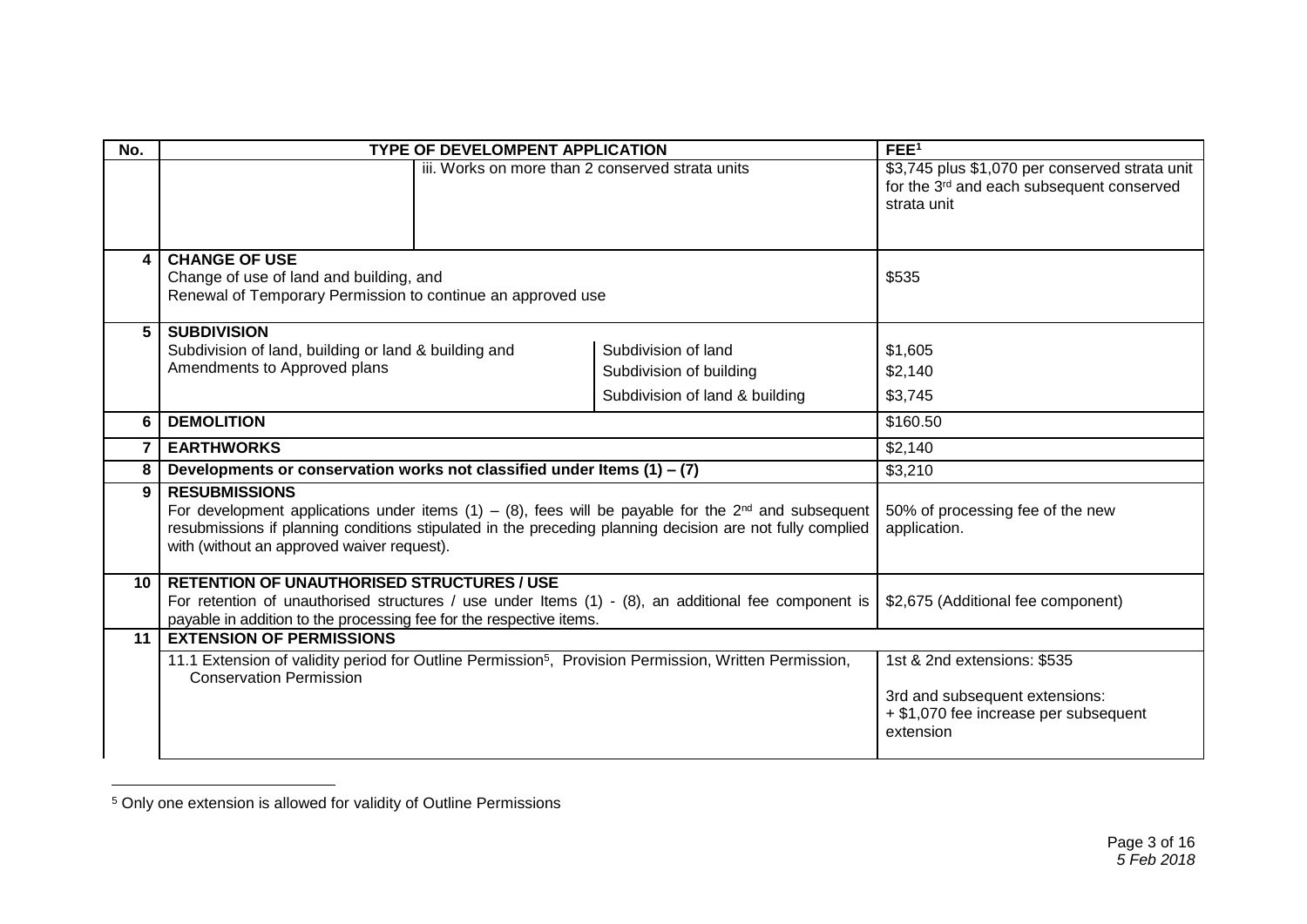| No.             | <b>TYPE OF DEVELOMPENT APPLICATION</b>                                                   | FEE <sup>1</sup>                                      |
|-----------------|------------------------------------------------------------------------------------------|-------------------------------------------------------|
|                 | 11.2 Renewal of Temporary Permission for approved structure or works                     | \$535                                                 |
| 12 <sup>1</sup> | <b>MASTER PLAN AMENDMENT</b>                                                             | \$4,815                                               |
| 13              | <b>PLAN LODGEMENT</b>                                                                    |                                                       |
|                 | 13.1 Plan Lodgement for additions & alterations to landed housing                        | \$749                                                 |
|                 | 13.2 Plan Lodgement for erection / reconstruction of a single unit of landed house       | \$1,070                                               |
|                 | 13.3 Plan Lodgement for erection of development on HDB / JTC lands                       | \$1,284                                               |
|                 | 13.4 Plan Lodgement for addition & alteration to approved development on HDB / JTC lands | \$909.50                                              |
|                 | 13.5 Plan Lodgement for change of use                                                    | \$160.50                                              |
|                 | 13.6 Plan Lodgement for strata subdivision of building                                   | \$749                                                 |
|                 | 13.7 Extension of validity period for Plan Lodgement                                     | \$214                                                 |
| 14 <sup>1</sup> | <b>REQUEST FOR REVIEW OF CONDITIONS / GUIDELINES</b><br><b>Written Waiver Request</b>    | \$321 per item of conditions / guidelines<br>reviewed |

#### **NOTES TO TABLE I**

#### **Item 1 – New Erection (including Outline Application)**

- a) For redevelopment proposals where the existing development was approved before 1 Sept 1989, there may be a need to re-compute the approved floor area of the development to the 1993 GFA definition in order to determine the baseline for the site. This requirement would be conveyed to the Applicant in the Grant of Provisional Permission. In this situation, an additional fee for GFA verification would be payable (as outlined in item 1.8 of Table IV).
- b) Fees for all Outline Applications for New Erection and Additions & Alterations are 50% of the formal application fee. The fee will not be allowed to offset the subsequent formal application fee.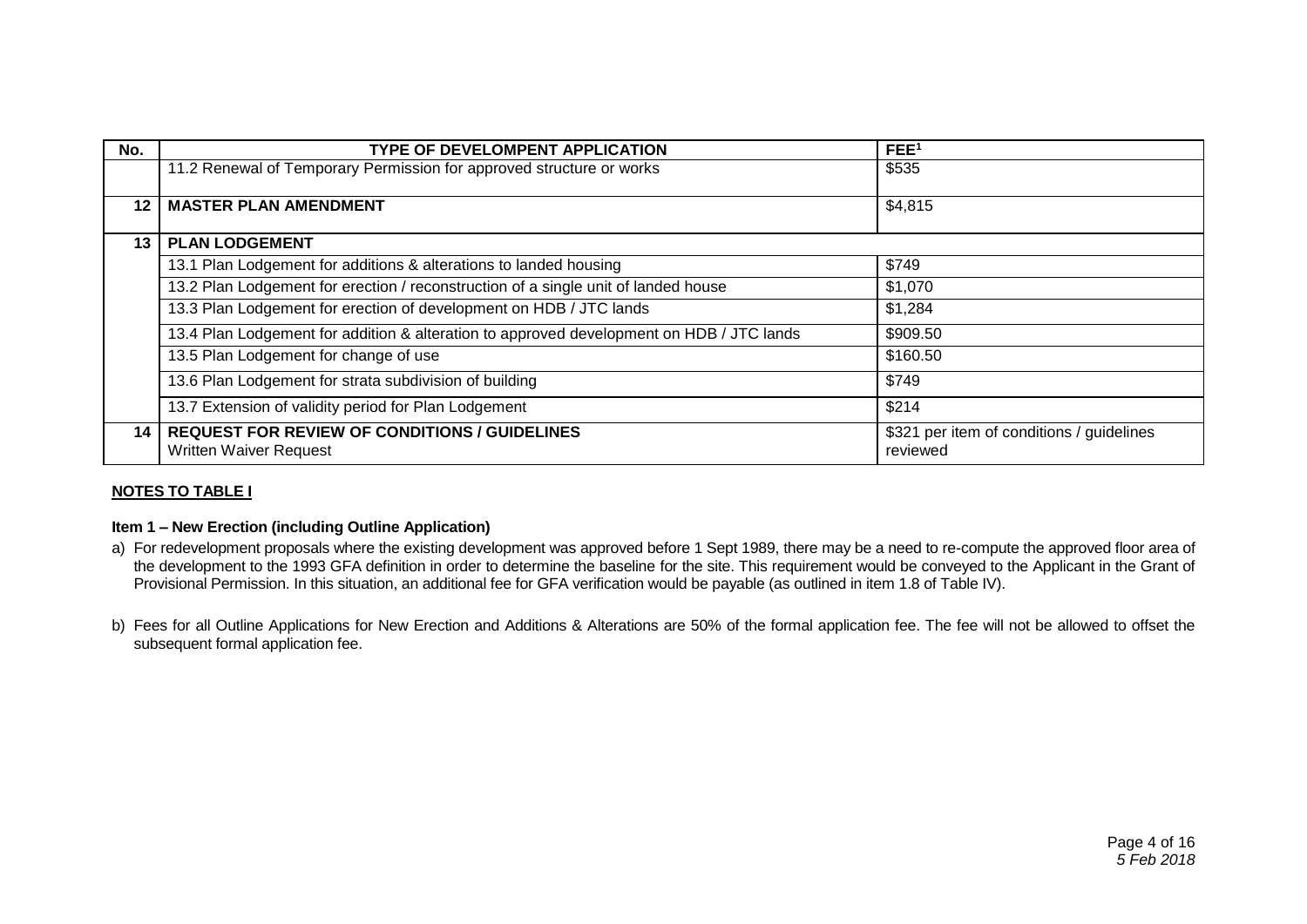#### **Item 2 –**

#### **Additions & Alterations (including Outline Application),**

#### **Amendments to approved New Erection and Amendments to approved Additions & Alterations**

- a) Storey refers to the horizontal arrangement of parts of a storey of a building. The roof, an attic, a mezzanine floor and a basement floor are each considered a storey. Typical plan will be counted as one storey. All ancillary facilities within a development excluding separate car park buildings, are considered to be a building having a number of storeys equivalent to that of any ancillary facility with the highest number of storeys in the development.
- b) Additional fee for GFA verification is payable (see item 1.8 of Table IV) in the following situations (to be conveyed to the Applicant in the Grant of Provisional Permission):
	- i) Major A&A (or Amendment to A&A) proposal where the development is approved before 1 Sept 1989: and/or
	- ii) Where the A&A (or Amendment to A&A) proposal involves the use of credit GFA (where the additional proposed GFA is offset by GFA exemption applied retrospectively to part of the building, which was previously counted as GFA).
- c) A&A applications involving erection/extension of a new building for:
	- i) Land Extensive developments (see Table II) Fees will be charged based on the GFA of the new building and use group under item 1.2.
	- ii) Land Intensive developments Fees will be charged based on the GFA of the new building(s) and use group under item 1.2.
- d) Please also refer to item 1(b).

#### **Item 3 – Conservation & Preservation Applications involving conserved buildings located within Historic Conservation Areas**

- a) Category 1 Works refer to proposals that affect the key elements of conserved buildings. The Qualified Person (QP) making the submission must be a Registered Architect. (Refer to Annex 2)
- b) Category 2 Works refer to proposals that affect the key elements of conserved buildings to a lesser extent. The QP making the submission can be a Registered Architect or a Professional Engineer. (Refer to Annex 2)
- c) Category 3 Works refer to works that are minimal and localised and/or for the purpose of repair or maintenance of the building. The submission can be made by a Registered Architect, a Professional Engineer, or the building owner or his contractor. (Refer to Annex 3)
- d) For A&A or Amendment to A&A applications to conserved buildings located within Historic Conservation Areas, the fee will be charged based on the nature of works proposed and on a "per building" basis, i.e. per conserved building. (Refer to Item 3 of Fee Schedule)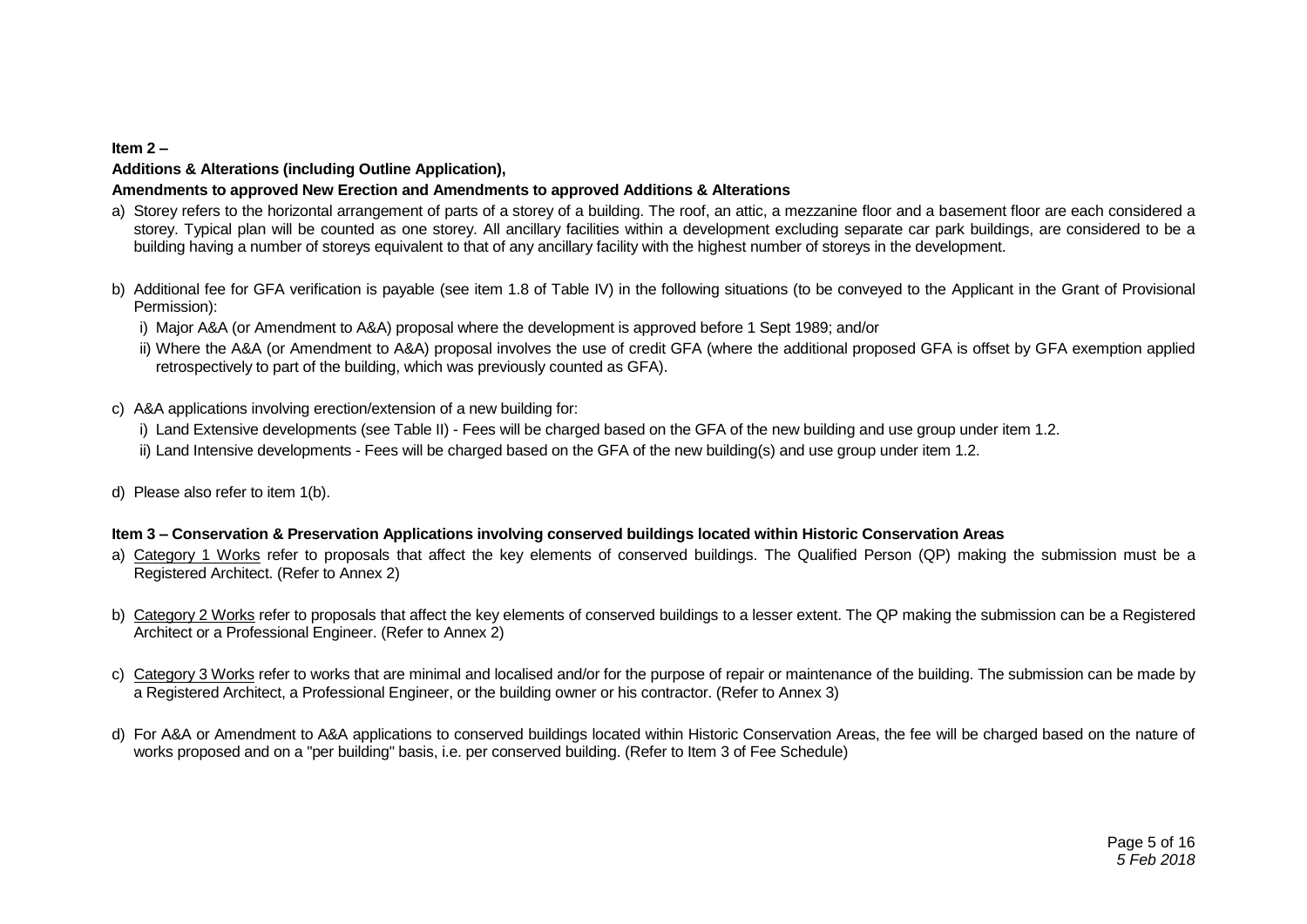- e) For applications involving conserved buildings not located within Historic Conservation Areas, and applications involving national monuments, the fees will be charged in accordance to:
	- i) New Erection Fees (Refer to Item 1 of Fee Schedule); or
	- iii) Addition & Alterations/Amendments to Approved Plans Fees (Refer to Item 2 of Fee Schedule) where appropriate.
- f) No fee will be charged for Category 3 Works to a conserved building.
- g) Unless otherwise stated by the Competent Authority, the requirement for the type of Qualified Person to submit applications based on the category of works involved is applicable to all conserved buildings located within and out of the Historic Conservation Areas.
- h) Conserved strata unit means an individual unit of a multiple-ownership conserved building.

#### **Item 10 - Unauthorised Structures / Use**

For retention of unauthorised structures / use under Items (1) - (8), civil penalty will be charged in addition to the formal application fee (Refer to Circular URA/PB/2011/07-DCG).

#### **Item 14 – Waiver**

All requests for waiver of DC guidelines / planning conditions are to be submitted via Written Waiver Request for evaluation. Fees are charged per category of conditions/guidelines reviewed. Appeals against any review decisions are treated as new requests for review.

#### **Others**

Multiple Development Options (MDO)

Categories of applications under MDO:

a) New Erection and A&A

Fees will be charged based on the option with highest application fee payable. Each additional option will be charged 75% of the formal application fee.

b) Change of use

Each additional option will be charged 50% of the formal application fee. MDO is not applicable for renewal of temporary written permission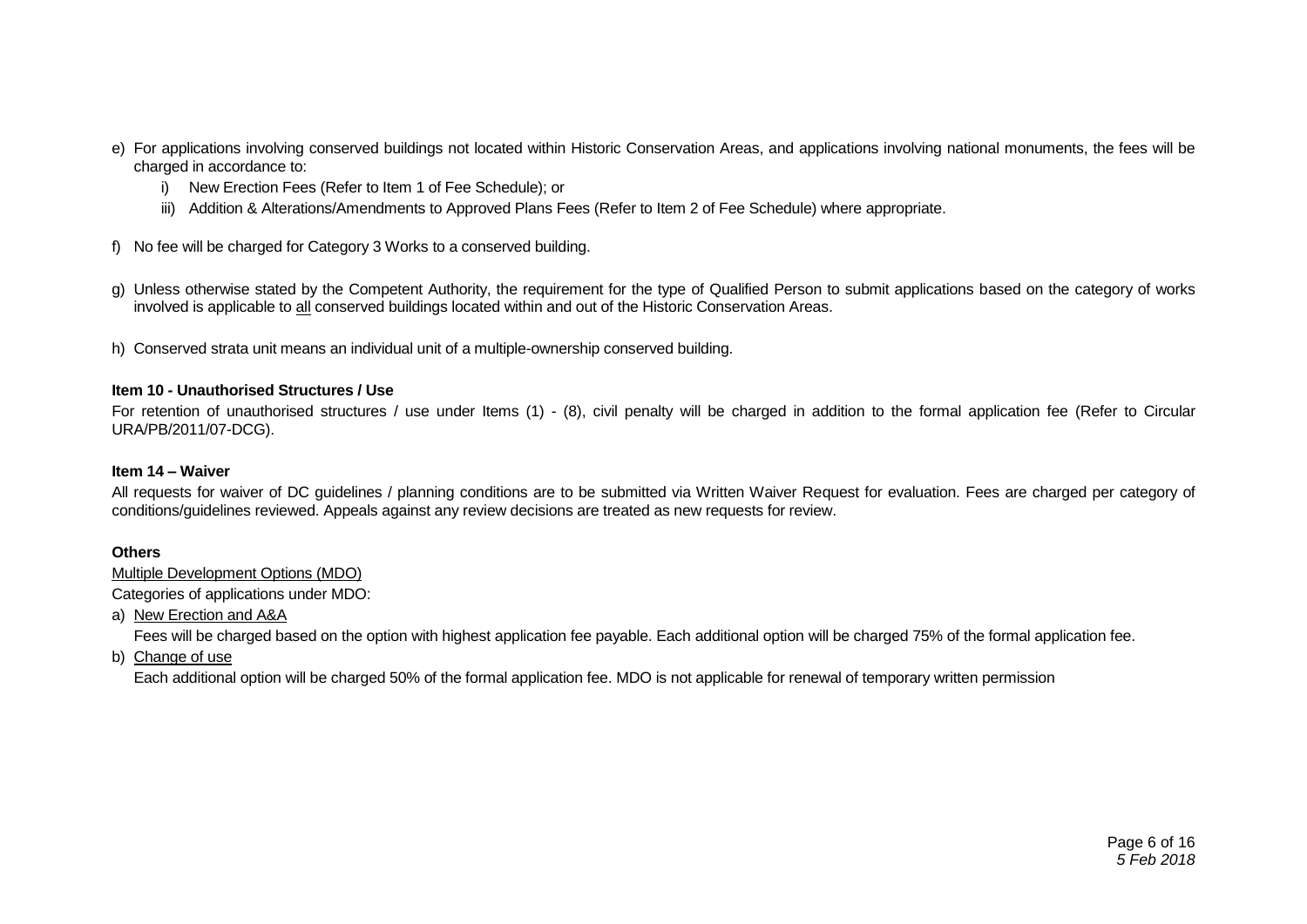#### **TABLE II – EXAMPLES OF LAND EXTENSIVE DEVELOPMENTS**

| <b>Land Extensive</b><br><b>Developments</b> | Open park with ancillary facilities such as toilets<br>Open vehicles / car parks<br>Port<br>Jetty<br>٠<br>Infrastructure works for the parcellation of vacant land involving road preparation and erection of electrical substation                                                                                                                                                                                              |                                                                                                                                                                                                                                                                                                                                      |  |
|----------------------------------------------|----------------------------------------------------------------------------------------------------------------------------------------------------------------------------------------------------------------------------------------------------------------------------------------------------------------------------------------------------------------------------------------------------------------------------------|--------------------------------------------------------------------------------------------------------------------------------------------------------------------------------------------------------------------------------------------------------------------------------------------------------------------------------------|--|
|                                              | Polo club, turf club or golf courses<br>Bird Park/Zoo and other similar attractions<br>Driving circuit<br>Receiving and transmitting station<br>Military camp<br>Outdoor stadium<br>Swimming complex<br>High technology farm with research centre<br><b>Fisheries centre</b><br>Power station<br>Sewage treatment plant<br>Waste water treatment plant<br>And any such other developments that the Competent Authority may allow | Rapid transit system depot, bus depot, bus interchange<br>Drive-in cinema<br>Theme park<br>$\overline{\phantom{a}}$<br>Amusement park<br>$\sim$<br>Refinery<br>$\sim$<br>Mega exhibition centre<br>Prison<br>$\sim$<br><b>Sports Complex</b><br>Agro-technology farm/Plant nursery/Agriculture<br>Police Academy<br>Military Academy |  |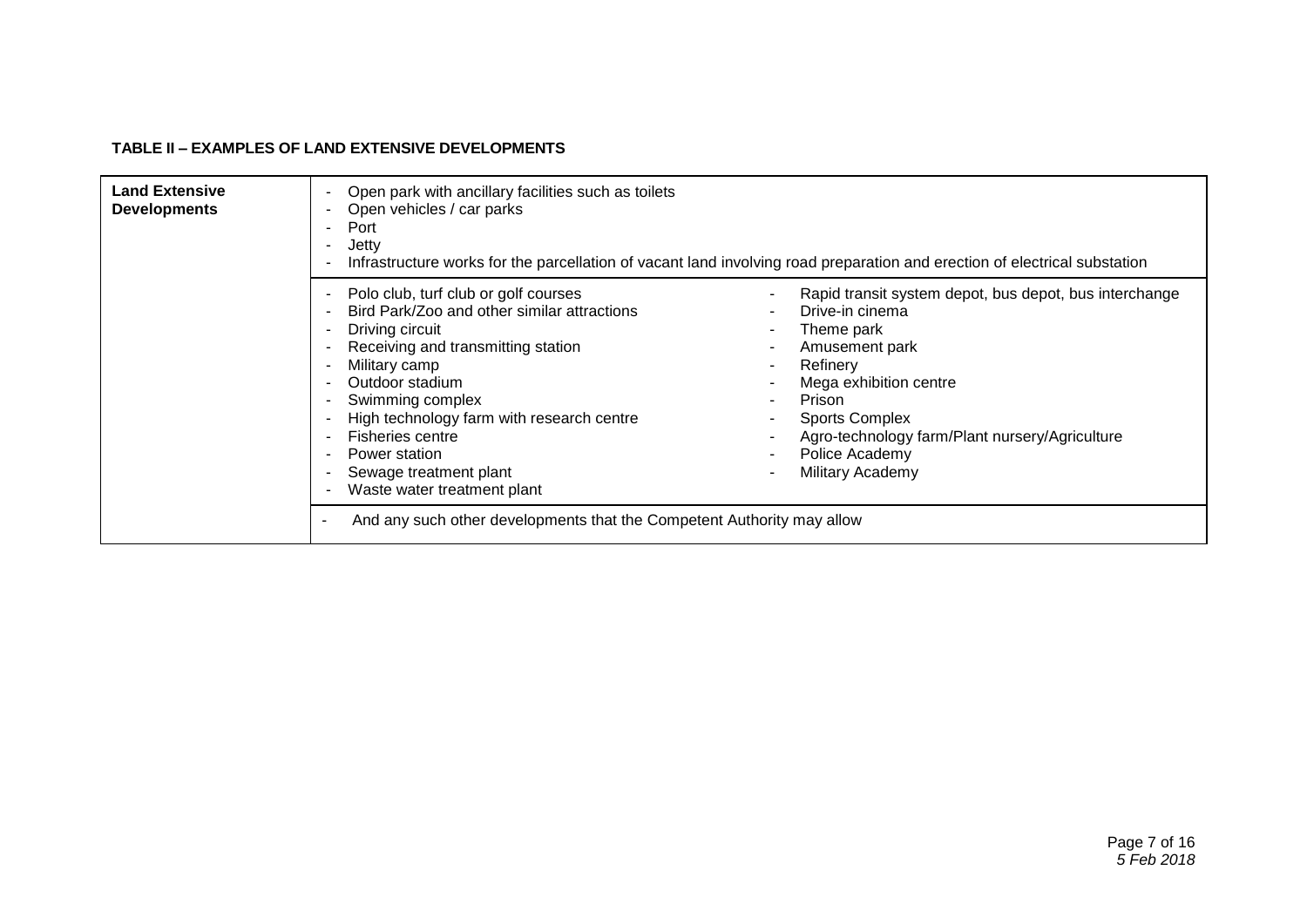#### **TABLE III – DEVELOPMENTS GROUPED BY BROAD LANDUSE TYPES**

| <b>GROUP A</b>                                                                                                             |                                                                                                                                                                                                                                     | <b>GROUP B</b>                                                                                                                                                                                               |                                                                                                                                                                                                                      |
|----------------------------------------------------------------------------------------------------------------------------|-------------------------------------------------------------------------------------------------------------------------------------------------------------------------------------------------------------------------------------|--------------------------------------------------------------------------------------------------------------------------------------------------------------------------------------------------------------|----------------------------------------------------------------------------------------------------------------------------------------------------------------------------------------------------------------------|
| White *<br>Commercial<br>Hotel<br><b>Commercial &amp; Residential</b><br>Sports & Recreation<br>Commercial / Institution * | Residential (non-landed)<br>Residential with 1 <sup>st</sup> storey<br>$\overline{\phantom{0}}$<br>commercial<br>Residential (strata-landed)<br>$\overline{\phantom{0}}$<br>Residential / Institution *<br>$\overline{\phantom{0}}$ | <b>Business 1</b><br>Business 1 - White<br><b>Business 2</b><br>Business 2 – White<br><b>Business Park</b><br><b>Business Park - White</b><br>Utility<br><b>Transport Facilities</b><br><b>Rapid Transit</b> | Civic & Community Institution<br>$\sim$<br><b>Health &amp; Medical Care</b><br>$\overline{\phantom{0}}$<br>- Place of Worship<br><b>Education Institution</b><br>۰.<br>Land extensive developments<br>$\blacksquare$ |

\* For developments on mixed-use zoning, if the use with a lower rate takes up at least 80% of the overall floor area, the rates for that use would apply for the computation of the processing fees for the entire development.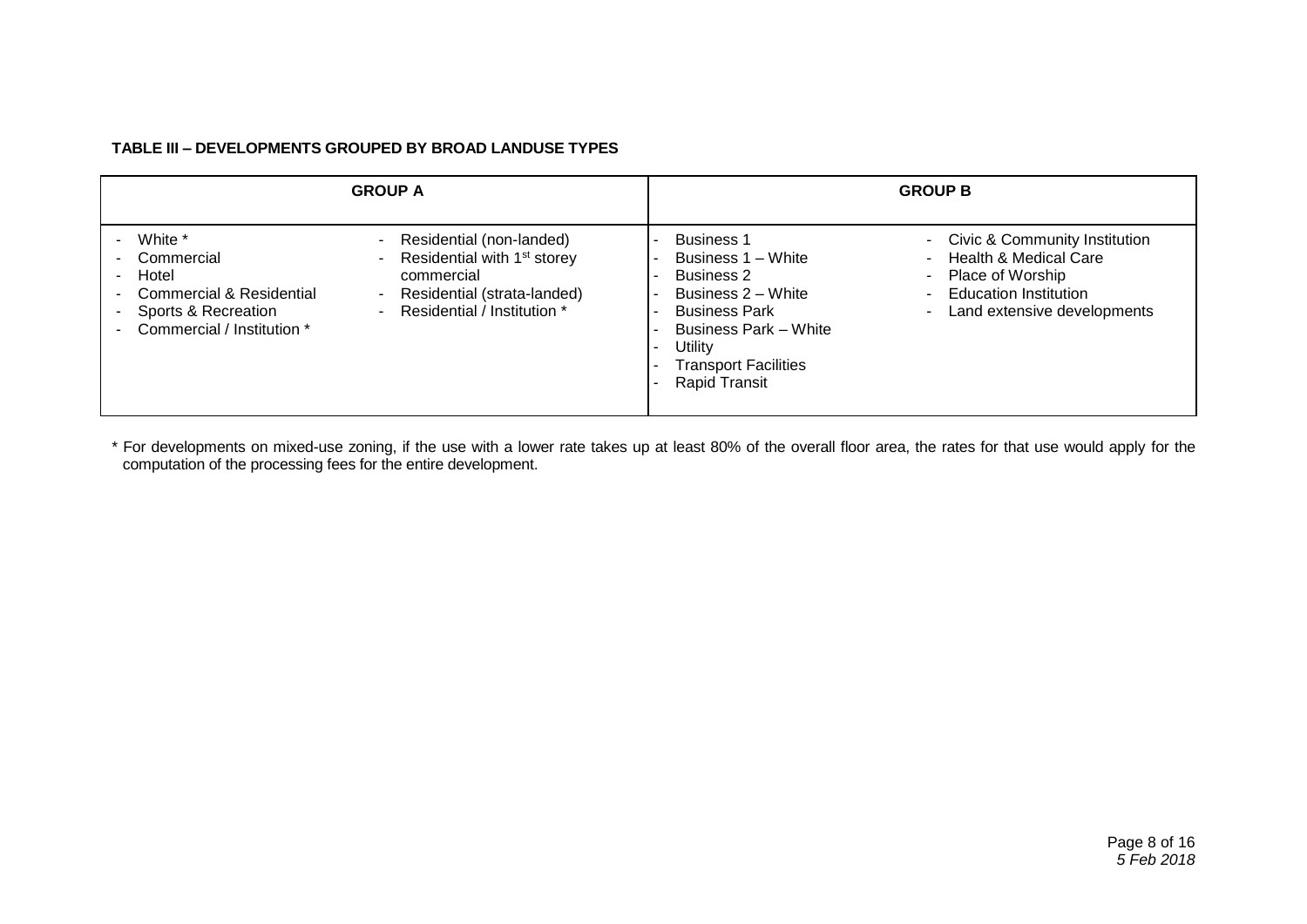#### **TABLE IV - FEES FOR OTHER DC SERVICES**

| No.          | <b>DC SERVICES</b>                                                                                                                           | FEE <sup>6</sup>                     |
|--------------|----------------------------------------------------------------------------------------------------------------------------------------------|--------------------------------------|
| 1            | <b>ENQUIRIES/ SEARCHES/ OTHERS</b>                                                                                                           |                                      |
|              | Inquiry regarding encumbrance on property (DC 15)<br>1.1                                                                                     | \$107 for each lot or property       |
|              | Fee for a certified true copy of any notice, certificate or order issued under the Act<br>1.2                                                | \$5.35 per sheet                     |
|              | Fee for copying an approved plan kept in the office of the Competent Authority<br>1.3<br>(No charges for inspection of plans)                | \$26.75 per set of plans             |
|              | Fee for endorsement by the Competent Authority that a copy of any approved plan is a true<br>1.4<br>copy of approved plan kept in his office | \$5.35 per sheet of plan             |
|              | Fee for inspection of the development register<br>1.5                                                                                        | \$32.10 per inspection               |
|              | Fee for an official search made under Rule 8(5) of the Planning (Development) Rules (R3)<br>1.6<br>- Legal Requisition                       | \$53.50 per lot or property          |
|              | Fee for enquiry on the Development Baseline for any land<br>1.7                                                                              | \$1,605 per lot or property          |
|              | Service for verification of GFA<br>1.8                                                                                                       | \$267.50 per floor of the building 7 |
| $\mathbf{2}$ | <b>REGISTRATION FOR HOME OFFICE SCHEME</b>                                                                                                   | \$20 per unit                        |
| 3            | <b>PRE-APPLICATION CONSULTATION SERVICE (PACS)</b>                                                                                           |                                      |

<sup>6</sup> All fees are inclusive of 7% GST

<sup>&</sup>lt;sup>7</sup> The roof, an attic, a mezzanine floor and a basement floor are each considered a storey. Typical storey plan will be counted as one storey. All ancillary facilities within a development excluding separate car park buildings, are considered to be a building having a number of storeys equivalent to that of any ancillary facility with the highest number of storeys in the development.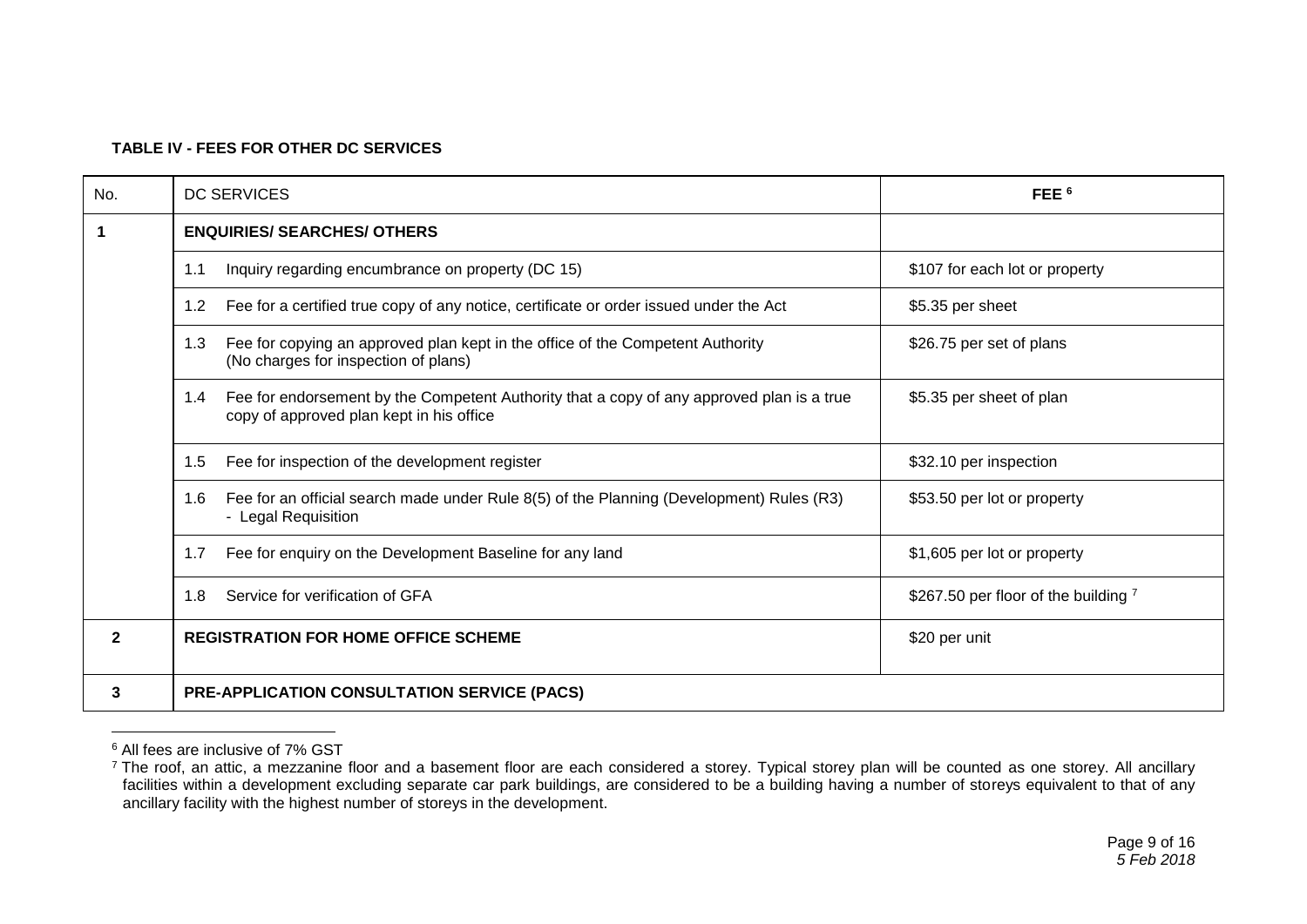| No. | DC SERVICES                              |                                                                                                                         | FEE <sup>6</sup> |
|-----|------------------------------------------|-------------------------------------------------------------------------------------------------------------------------|------------------|
|     | 3.1 Within Designated Areas <sup>8</sup> | $-4$ units of landed houses; or $1 - 4$ units of<br>conserved buildings within Historic Conservation Areas <sup>9</sup> | \$2,140          |
|     |                                          | All other developments                                                                                                  | \$5,350          |
|     | 3.2 Outside Designated Areas             | $I - 4$ units of landed houses; or $1 - 4$ units of<br>conserved buildings within Historic Conservation Areas           | \$2,140          |
|     |                                          | Other developments with total proposed GFA <<br>10,000m <sup>2</sup>                                                    | \$3,210          |
|     |                                          | Other developments with total proposed GFA $=$ / $>$<br>10,000m <sup>2</sup>                                            | \$5,350          |

<sup>&</sup>lt;sup>8</sup> Designated areas are shown in Annex 4 of the Fee Schedule

<sup>9</sup> Historic conservation areas include: Boat Quay, Chinatown, Kampong Glam, Little India, Blair Plain, Cairnhill, Emerald Hill as shown in Annex 1 of the Fee Schedule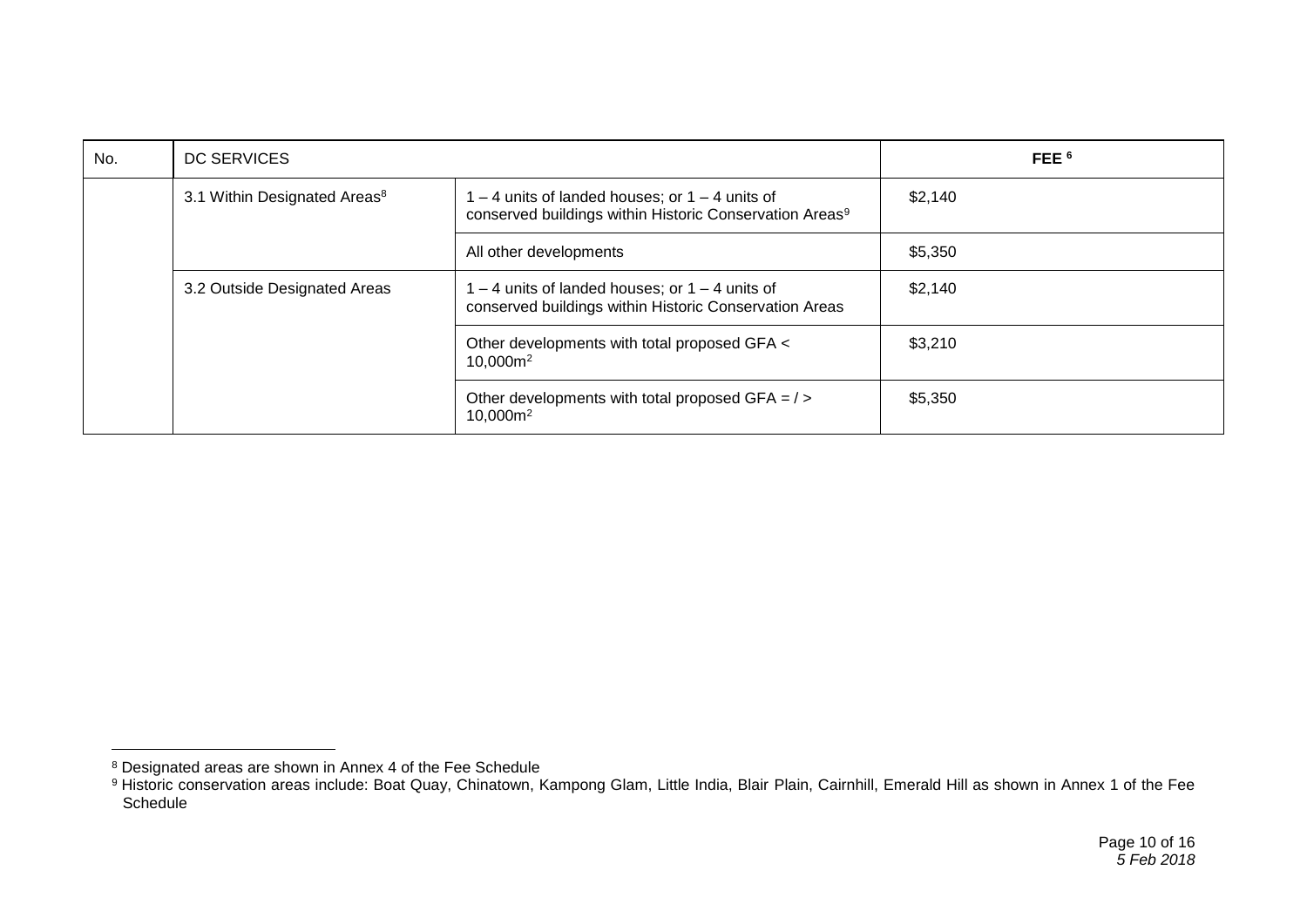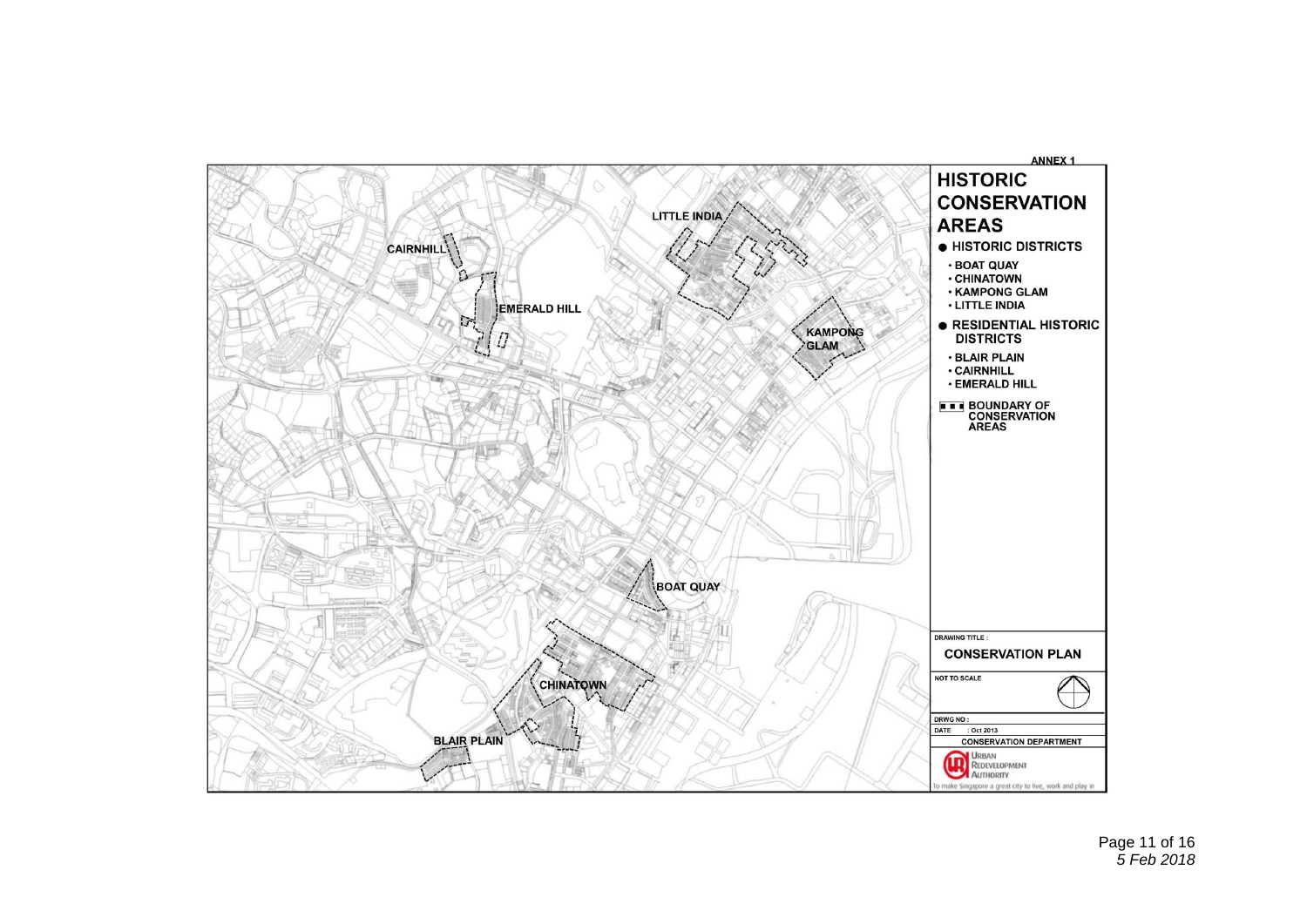#### **WORKS FOR CONSERVED BUILDINGS**

Works to conserved buildings have been classified into three categories. Unless otherwise stated by the Competent Authority, the eligibility of a Qualified Person to submit applications based on the category of works involved are applicable to all conserved buildings (whether within Historic Conservation Areas or not). The categorisation of works also forms the basis for the computation of processing fees for applications for conserved buildings within Historic Conservation Areas.

For guidelines on allowable works, please refer to the conservation guidelines at [https://www.ura.gov.sg/Corporate/Guidelines/Conservation/Conservation-](https://www.ura.gov.sg/Corporate/Guidelines/Conservation/Conservation-Guidelines)[Guidelines.](https://www.ura.gov.sg/Corporate/Guidelines/Conservation/Conservation-Guidelines)

**Category 1 Works** refer to proposals that affect the key features of conserved buildings. They have a significant impact on the architectural character and spatial integrity of conserved buildings. The Qualified Person (QP) making the submission must be a Registered Architect. The works include, but are not limited to:

| Roof                                                | Restoration of roof profile, pitch or height<br>Addition, removal or change in size or location of jack roof or skylight<br>Addition or removal of reinforced concrete structures on existing flat roof |
|-----------------------------------------------------|---------------------------------------------------------------------------------------------------------------------------------------------------------------------------------------------------------|
| <b>Front &amp; Side facade</b>                      | Restoration of architectural elements such as windows, doors and original decorative features                                                                                                           |
| Gable end wall, Rear façade & Rear service<br>block | Restoration of architectural elements such as windows, doors and original decorative features<br>$\bullet$<br>Addition or removal of window or door                                                     |
| <b>Upper storey floor</b>                           | Change of entire floor using similar or different material<br>Addition or removal of void<br>Addition or removal of roof mezzanine                                                                      |
| <b>Others</b>                                       | Addition of new rear extension<br>Structural strengthening work                                                                                                                                         |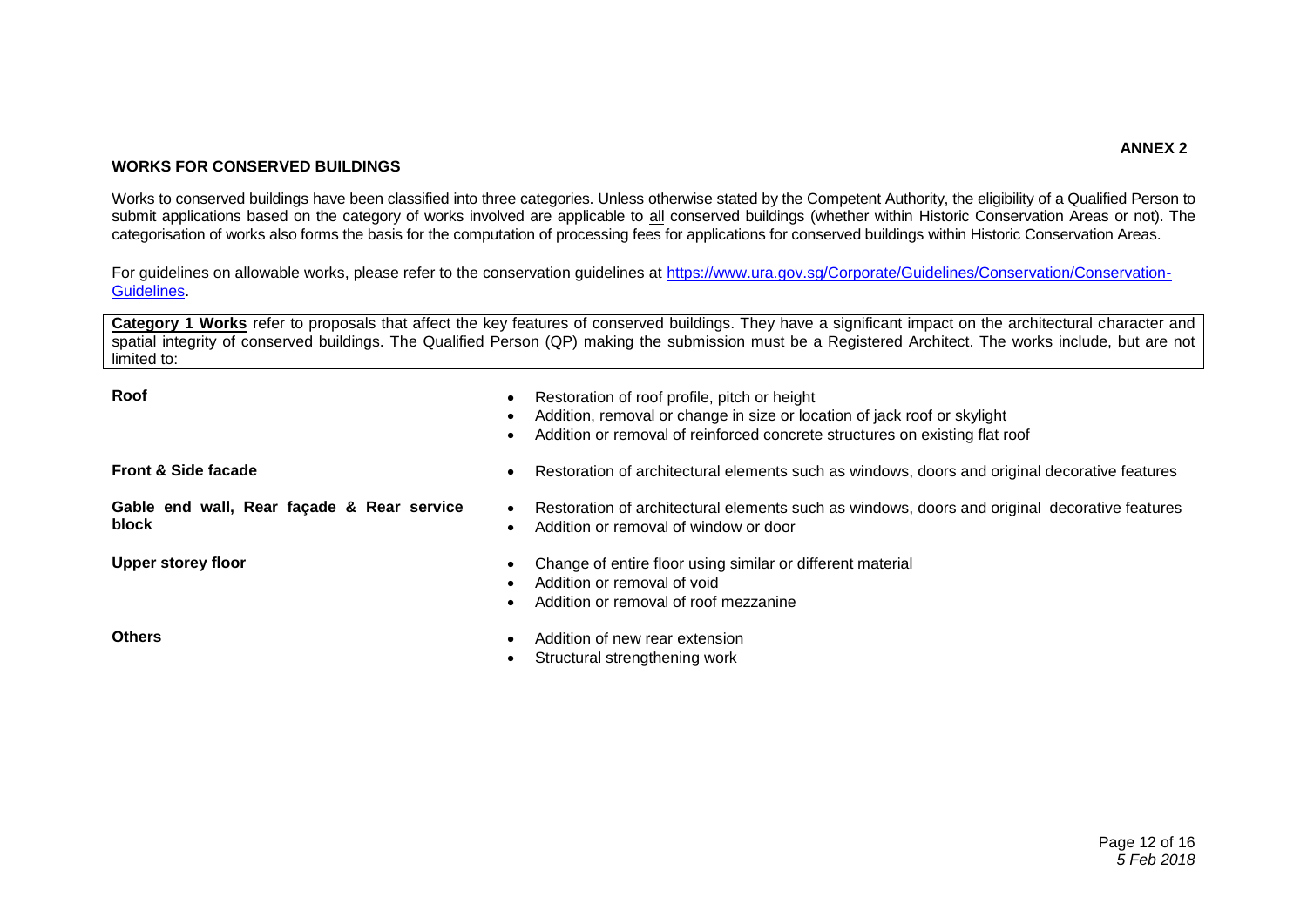**Category 2 Works** refer to proposals that affect the key features of conserved buildings to a lesser extent. They have some impact on the architectural character and spatial integrity of conserved buildings. The QP making the submission can be a Registered Architect or a Professional Engineer. The works include, but are not limited to:

| Roof                      | • Replacement of roof tiles                                                                              |
|---------------------------|----------------------------------------------------------------------------------------------------------|
|                           | • Addition of pergola or shelter with non-load bearing cover on flat roof                                |
| <b>Airwell</b>            | • Addition or removal of window, inclusive of transom above a window<br>• Addition of cover over airwell |
| <b>Rear court</b>         | • Addition or removal of roof over rear court                                                            |
| Party wall                | • Addition of opening in party wall                                                                      |
| <b>Staircase and Lift</b> | • Addition or removal of internal staircase<br>• Addition or removal of lift                             |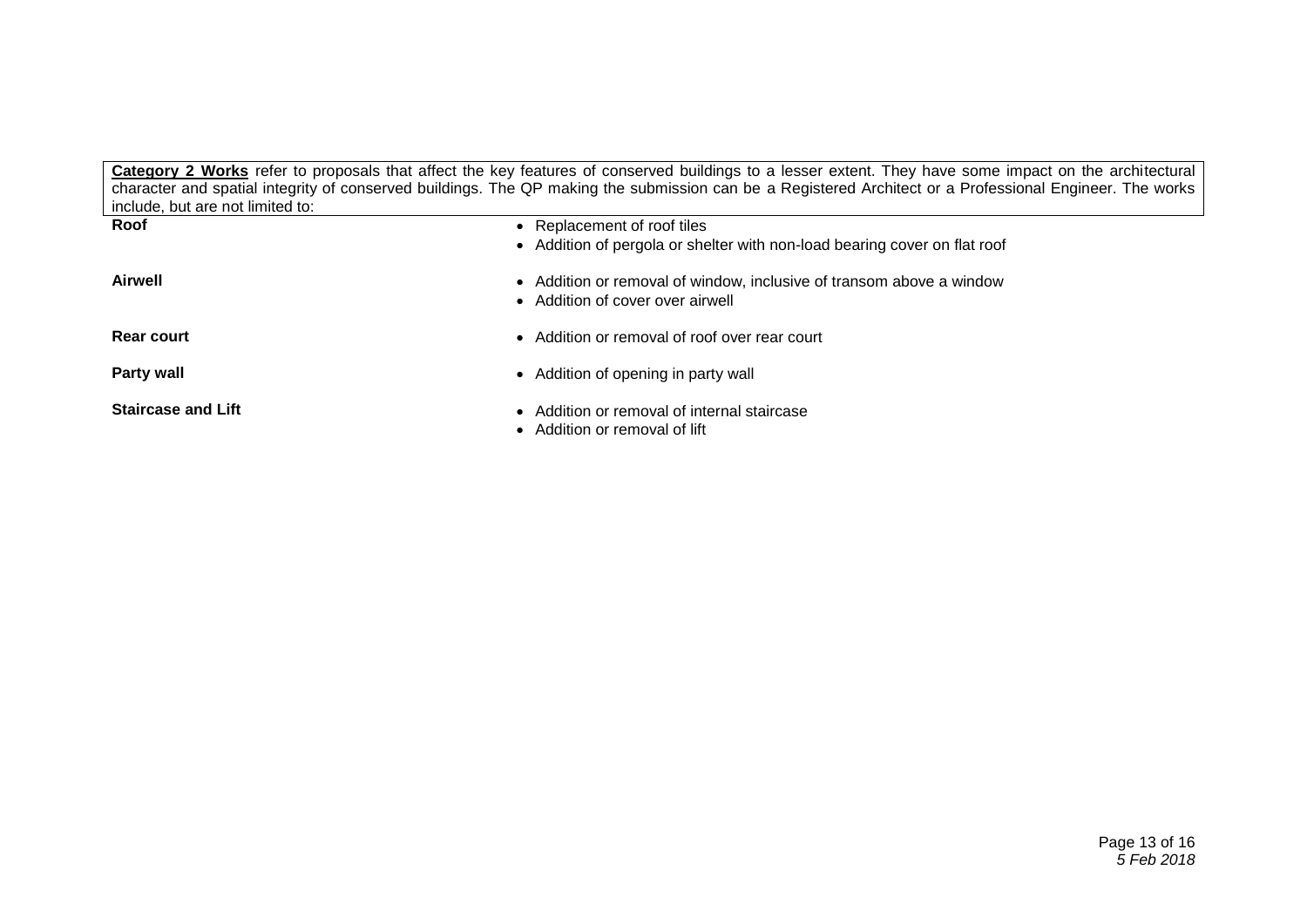**Category 3 Works** refer to any works that are minimal and localised and/or for the purpose of repair or maintenance of the building. The submissions can be made by a Registered Architect, a Professional Engineer, or the building owner or his contractor. The works include, but are not limited to: Roof **CONET CONFIDENTIAL CONFIDENTIAL CONFIDENTIAL CONFIDENTIAL CONFIDENTIAL CONFIDENTIAL CONFIDENTIAL CONFIDENTIAL CONFIDENTIAL CONFIDENTIAL CONFIDENTIAL CONFIDENTIAL CONFIDENTIAL CONFIDENTIAL CONFIDENTIAL CONFIDENTIAL CO** Jack roof Change in design and infill material for jackroof opening Front, side and rear façade, gable end wall and rear service block One-for-One replacement or repair of door or window, transoms and vents; Localised repair of decorative features; Addition, repositioning or change in material, design or size of vents Addition, replacement or removal of secondary door or window; • Addition or removal of security grilles; Addition or removal of canopy above window; Addition or removal of tiled canopy or retractable awning For commercial buildings with residential front control Replacement of 1st storey window with door and vice versa • Change in infill of panel(s) of  $1<sup>st</sup>$  storey door or window from timber to glass and vice versa; For buildings without residential front control • Change in shopfront design Five-footway **Change of flooring material at five-footway**  Addition or removal of ramps or steps Change in level of five-footway Upper storey floor **One-for-one localised replacement of timber floor boards and joists** Party Wall **Party Wall Sealing up of party wall opening** Mechanical and electrical services **Addition**, repositioning or change in material or design of flue Addition or repositioning of air conditioning unit and screening Addition of solar panels and/or solar heater on existing roof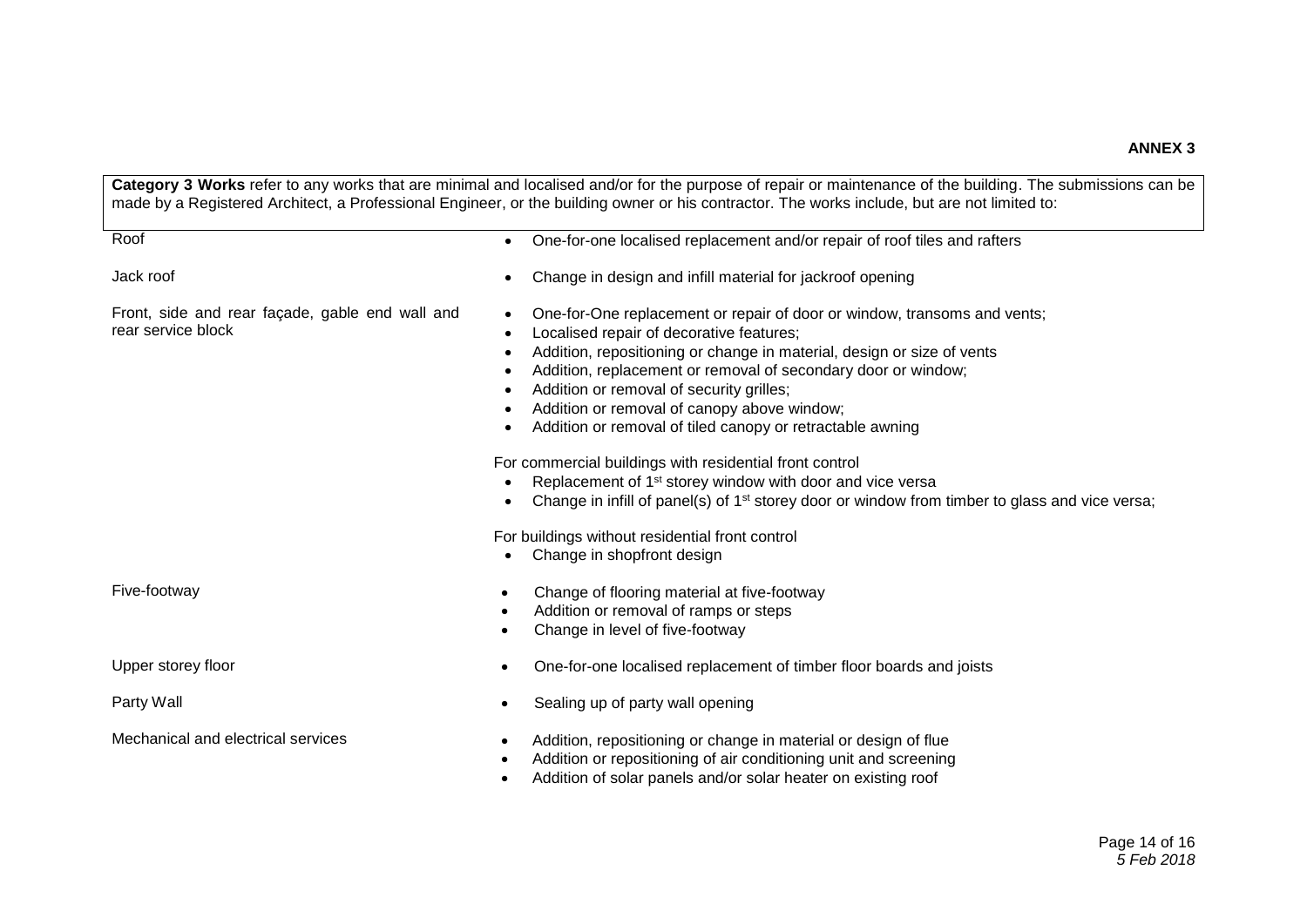- Building colours **Painting of building facades** 
	- Painting of mural

Signage Signage Signage Signage Signage Signage Signage Signage Signage Signage Signage Signage Signage Signage

*Note: An Additions & Alterations (A&A) development application is to be submitted if the proposed works involves extensive Category 3 works.*